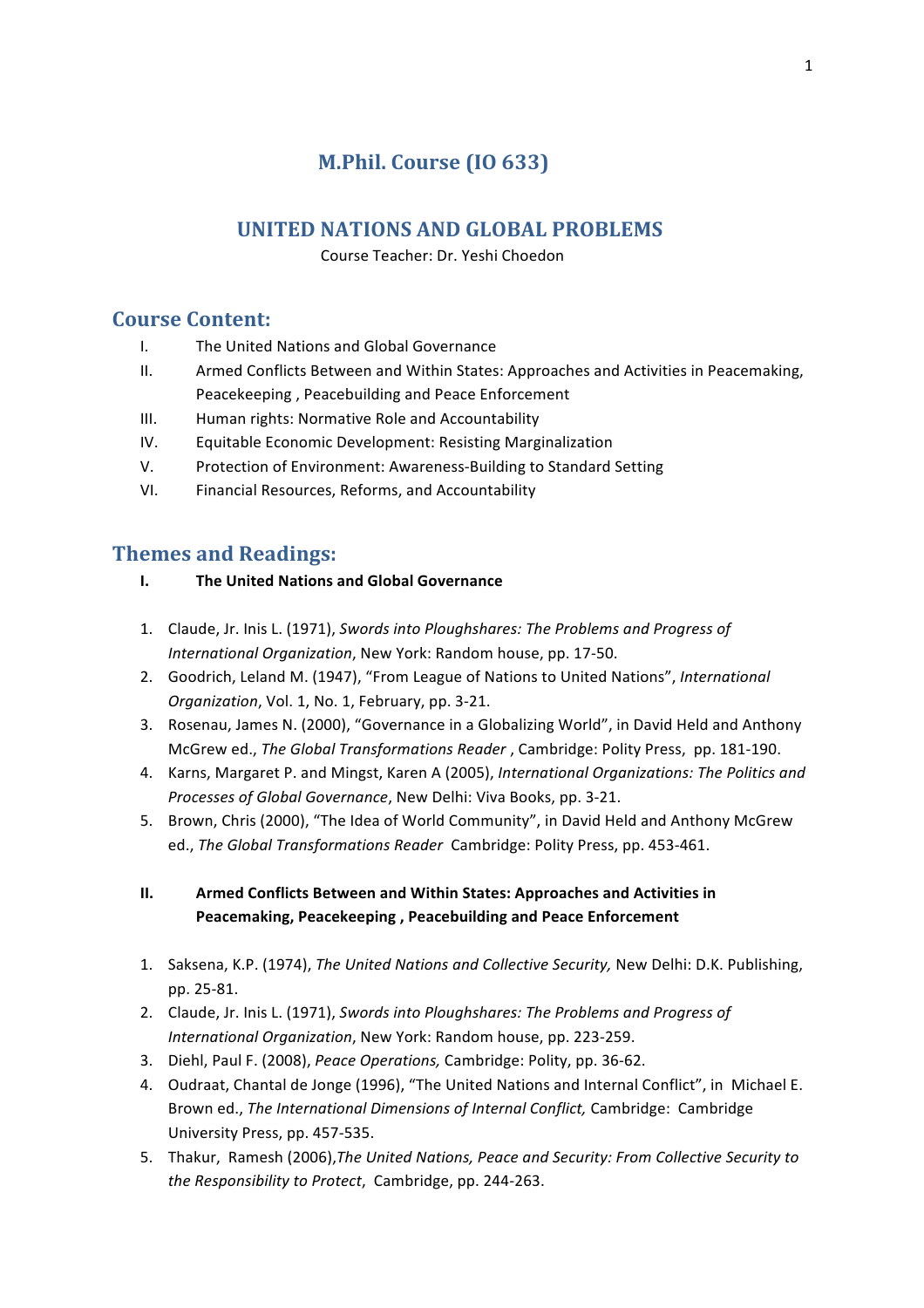- 6. Paris, Roland (2007), "Post-Conflict Peacebuilding", in Thomas G. Weiss and Sam Daws ed., The Oxford Handbook on the United Nations, Oxford: Oxford University Press, pp. 404-426.
- 7. Bellamy, Alex J. and Williams, Paul (2005B)"Who's Keeping the Peace? Regionalization and Contemporary Peace Operations". International Security. vol. 29. No. 4. pp. 157-195.

### **III.** Human rights: Normative Role and Accountability

- 1. Forsythe, David P. (1985), "The United Nations and Human Rights, 1945-1985", *Political Science Quarterly, Vol. 100, No. 2, Summer, pp. 249-269.*
- 2. Karns, Margaret P. and Mingst, Karen A. (2005), *International Organizations: The Politics and Processes of Global Governance, New Delhi: Viva Books, pp. 428-451.*
- 3. Goldstone, Richard (2007), "International Criminal court and Ad Hoc tribunals", in in Thomas G. Weiss and Sam Daws ed., The Oxford Handbook on the United Nations, Oxford: Oxford University Press, pp. 463-478.

### **IV. Equitable Economic Development: Resisting Marginalization**

- 1. Saksena, K.P. (1996), "United Nations and Cooperation in Development", in M.S. Rajan ed., *United Nations at work*, New Delhi: Lancer, pp. 75-101.
- 2. Dadzie, Kenneth (1993), "The United Nations and the Problem of Economic Development", in Robert, Adam and Kingsbury, Benedict ed. United Nations, Divided World: UN's Role in *International Relations* 2nd edition, Oxford, Clarendon Press, pp. 139-157.
- 3. Murphy, Craig N. (2001), "What the Third World Wants: An Interpretation of the Development and Meaning of New International Economic Order Ideology", in Paul F. Diehl ed., The Politics of Global Governance: International Organizations in an Interdependent *World*, Boulder, Lynne Rienner.
- 4. Jolly, Richard (2007), "Human Development", in Thomas G. Weiss and Sam Daws ed., The Oxford Handbook on the United Nations, Oxford: Oxford University Press, pp. 634-649.

### **V. Protection of Environment: Awareness-Building to Standard Setting**

- 1. Weiss, Thomas G. and Thakur, Ramesh, (2010), *Global governance and the United Nations:* An Unfinished Journey (Bloomington: Indiana University Press, pp. 227-256.
- 2. Downie, David L. And Levy, Marc A. (2004), "The UN Environment Programme at a Turning Point: Options for Change", in Pamela S. Chasek ed., The Global Environment in the Twenty-First Century, New Delhi: Manas Publications, pp. 355-377.
- 3. Chasek, Pamela S. (2004), "The UN Commission on sustainable Development: The First Five Years", in Pamela S. Chasek ed., The Global Environment in the Twenty-First Century, New Delhi: Manas Publications, pp. 378-398.

### **VI. Financial Resources, Reforms, and Accountability**

- 1. Jefrey, Laurenti (2007), "Financing", in Thomas G. Weiss and Sam Daws ed., *The Oxford Handbook on the United Nations, Oxford: Oxford University Press, pp. 675-700.*
- 2. Mendez, Ruben (2001), "Financing the United Nations and the International Public Sector: Problems and Reform", in Paul F. Diehl ed. The Politics of Global Governance: International *Organizations in an Interdependent World*, Boulder: Lynne Rienner, pp. 138-163.
- 3. Murthy, C.S.R. (1998), "Reforming the UN Security Council: An Asian View", South Asian *Survey*, *Vol.* 5, *No.1*, *pp.* 113-24.